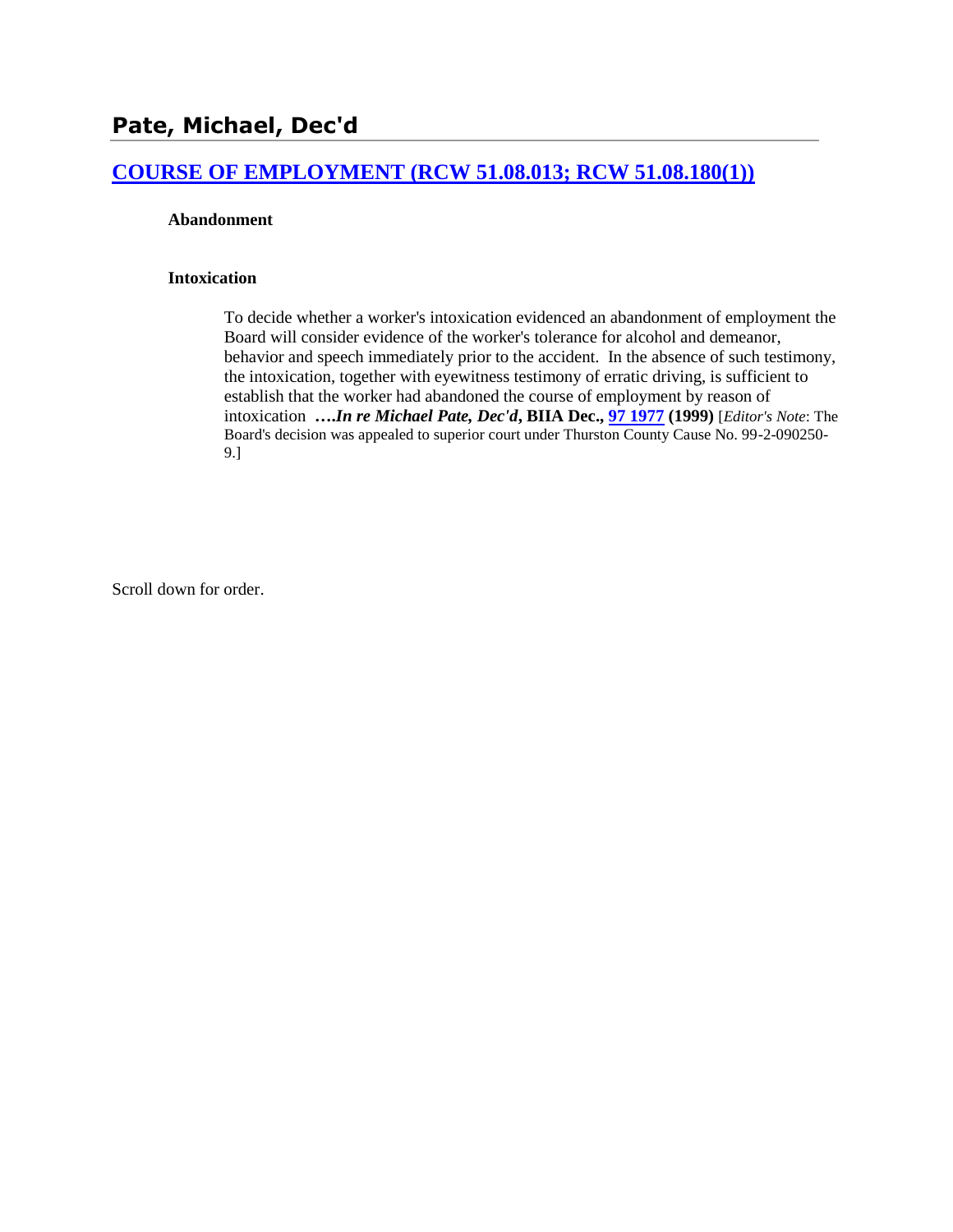## **MICHAEL K. PATE, DEC'D ) DOCKET NO. 97 1977**

# **CLAIM NO. W-141938 ) DECISION AND ORDER**

Vandeberg, Johnson & Gandara, P.S.C., per Charles R. Bush Self-Insured Employer, Pierce County, by Law Offices of Charles D. Broderick, per Charles D. Broderick

Petitioner/Beneficiary, Carmen Pate, by

Department of Labor and Industries, by The Office of the Attorney General, per

James S. Kallmer, Assistant

The self-insured employer, Pierce County, filed an appeal with the Board of Industrial Insurance Appeals on March 17, 1997, from an order of the Department of Labor and Industries dated February 28, 1997. The order corrected and superseded the provisions of an order dated February 21, 1997; determined that Michael K. Pate died on September 8, 1996, as a result of an injury suffered during the course of his employment; allowed the claim filed by the surviving spouse, Carmen Pate; and, approved the payment of benefits provided under industrial insurance law.

**)**

# **REVERSED AND REMANDED.**

# **PROCEDURAL AND EVIDENTIARY MATTERS**

Pursuant to RCW 51.52.104 and RCW 51.52.106, this matter is before the Board for review and decision on a timely Petition for Review filed by the self-insured employer to a Proposed Decision and Order issued on January 19, 1999, in which the order of the Department dated February 28, 1997, was affirmed.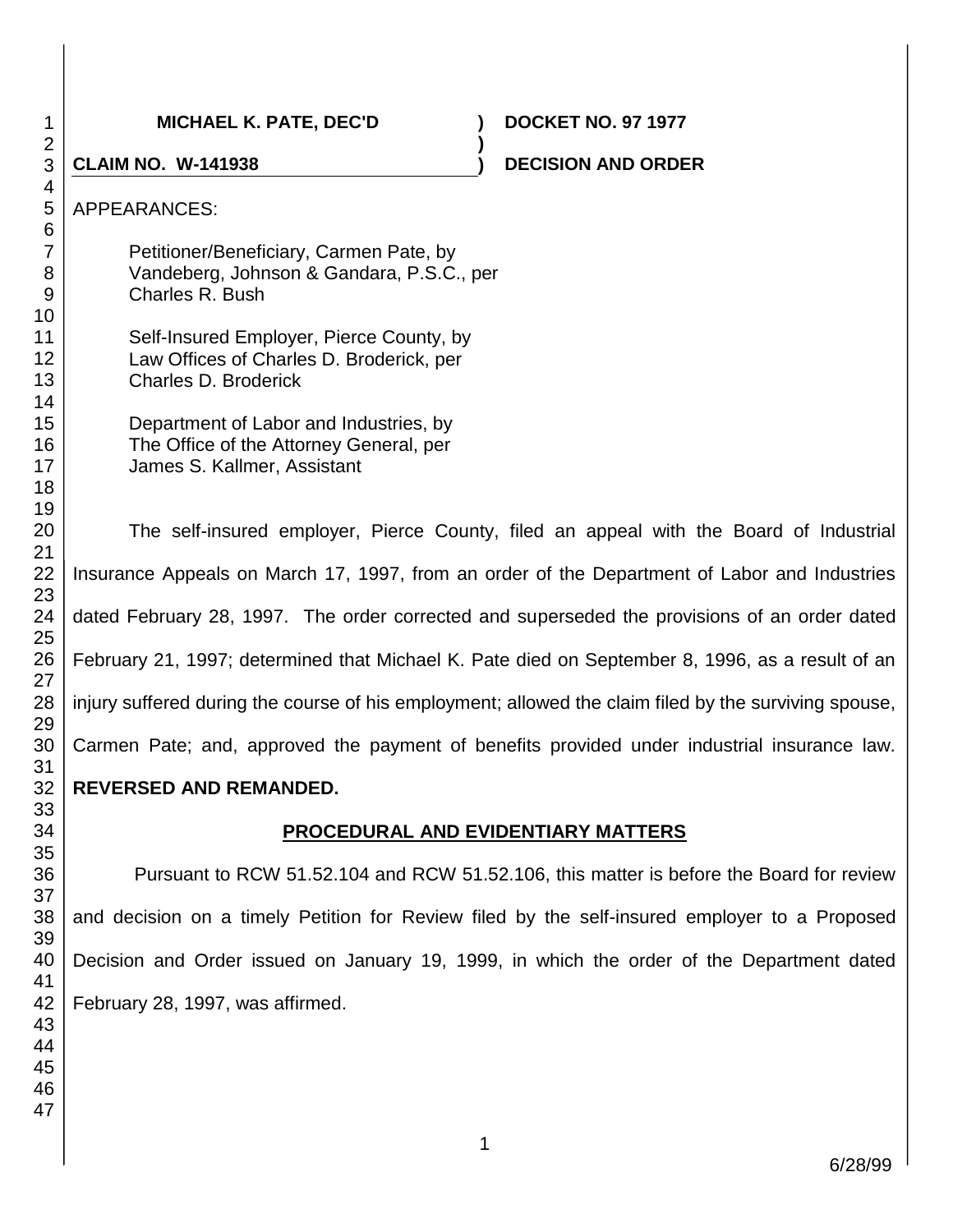The Board has reviewed the evidentiary rulings in the record of proceedings and finds that no prejudicial error was committed and the rulings are affirmed, with one exception. The deposition of Sergeant William M. McCunn, Jr., of the Washington State Patrol, taken by telephone on September 22, 1998, is published as it is relevant to the probative value of Exhibits 1 through 5. All objections and motions made in that deposition are overruled and denied, respectively.

#### **DECISION**

The appeal by the self-insured employer from the Department of Labor and Industries order allowing the claim raises the issue of whether Mr. Pate had abandoned the course of his employment when he died in a single car accident during the early hours of September 8, 1996, while driving to a judicial conference in Wenatchee. Pierce County has the burden, under RCW 51.52.050 and WAC 263-12-115(2)(a) and (c), of proceeding with the evidence, to establish a prima facie case for the relief sought. In *Flavorland Industries, Inc. v. Schumacker,* 32 Wn. App. 428 (1982), the court stated that: "Intoxication is a defense, in the absence of an applicable statute, only when the claimant has become so intoxicated he abandons his employment. 1A A. Larson, Workmen's Compensation § 34.21, at 6-72 (1979)." *Flavorland* at 434. The court also pointed out that the nature of the employment would have an impact on the determination of the course of employment:

> The present case must be distinguished from those where the consumption of alcohol is unrelated to the worker's job activities. *M & M Parking Co. v. Industrial Comm'n*, 55 Ill. 2d 252, 302 N.E.2d 265 (1973); *Richard v. George Noland Drilling Co*., 79 Wyo. 124, 331 P.2d 836 (1958); *O'Neil v. Fred Evens Motor Sales Co.*, 160 S.W.2d 775 (Mo. Ct. App. 1942). In those cases, the worker became intoxicated either prior to or during his working hours. There was no anticipation by the employer that the worker would be consuming alcohol. Here, Mr. Schumacker's job included socializing where alcohol was served.

> If an employer continually encourages and finances an employee's attendance at weekly functions which expose that employee to an atmosphere which results in the employee becoming intoxicated, he may not then disclaim liability after that employee is killed on his way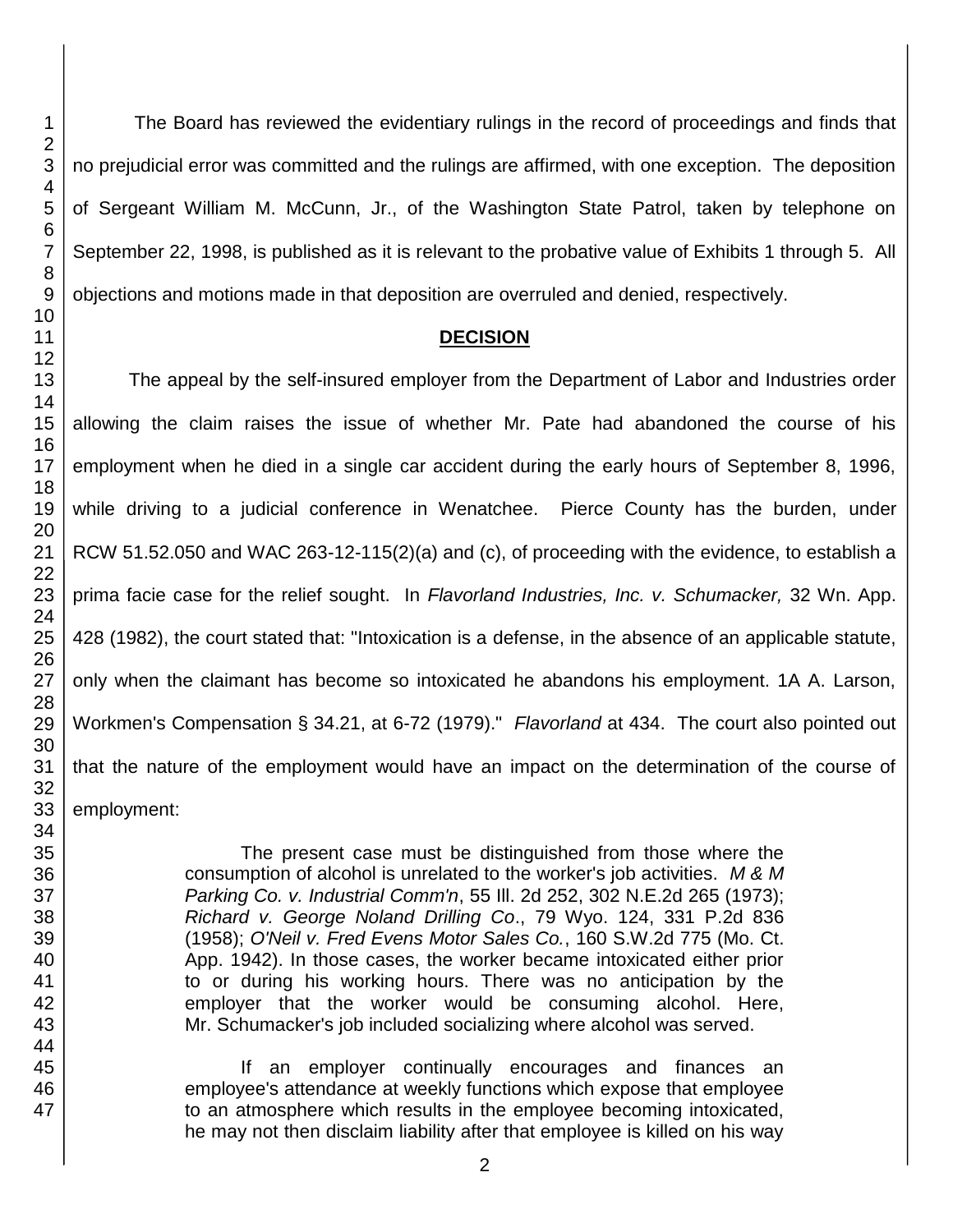home while driving his company car. In the case at bench, we hold that Mr. Schumacker's intoxication was not an abandonment of his employment.

*Flavorland at 435.*

In three of our significant decisions, we have dealt with this specific issue. *See In re Brian Kozeni, Dec'd*, BIIA Dec., 63,062 (1983); *In re Austin Prentice, Dec'd*, BIIA Dec., 50,892 (1979); and In re *Al Thurlow, Dec'd*, BIIA Dec., 20,254 (1966). In each of these cases we considered the same factors considered by the court of appeals in deciding *Flavorland*. It is not enough to prove that the worker had a high blood alcohol level at the time of the accident, rather the workers' continued ability to perform his job must be considered. In each of these cases the workers' tolerance for alcohol; demeanor, behavior, and speech; and their ability to perform work duties were considered in determining whether employment was abandoned.

The self-insured employer presented the testimony of the only eye witness of the accident, James Robertson, of two troopers who investigated the accident, Eldon D. Chowning and William M. McCunn, Jr., and of the Chelan County Coroner, Dr. Gerald A. Rappe. Careful consideration of this testimony convinces us that the self-insured employer has met its burden of establishing that Mr. Pate had abandoned the course of employment by reason of intoxication. Thus, the burden shifted to Mr. Pate's beneficiaries to prove by a preponderance of the evidence that the Department order on appeal was correct. *Olympia Brewing Co. v. Department of Labor & Indus.*, 34 Wn.2d 498 (1949); *In re Christine Guttromson*, BIIA Dec., 55,804 (1981).

There is a dearth of information in the record regarding a number of factors that are pertinent to determining the issue presented by this appeal. Although the parties' stipulation established some of Mr. Pate's activities in the hours prior to his death, this information was incomplete. Much of the information considered in the cases cited above is not present in this record.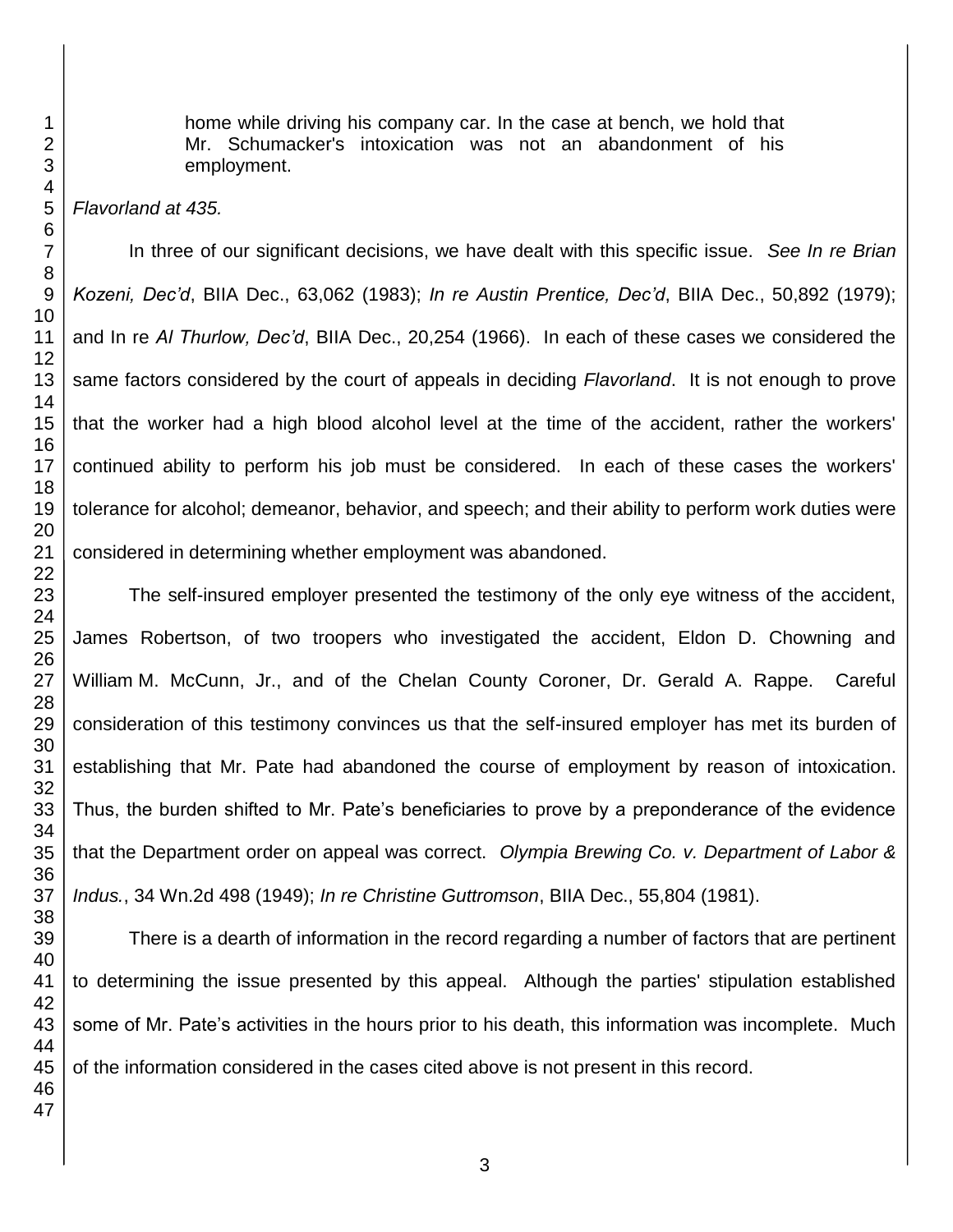The record did not establish that Mr. Pate had a higher than usual tolerance for alcohol. The only information that we have about Mr. Pate's demeanor, behavior, or speech was the testimony of the only witness to the accident, James Robertson. As Mr. Robertson was in another vehicle he could not testify regarding Mr. Pate's speech or demeanor, however he did observe his erratic driving behavior. Mr. Robertson's testimony also bears on Mr. Pate's ability to perform work duties, which at the time of the accident consisted of driving safely to Wenatchee. Mr. Robertson first saw Mr. Pate shortly after going over the summit on the Blewitt Pass Highway. During the drive from the summit to the scene of the accident, a few miles from the intersection with the highway between Leavenworth and Wenatchee, Mr. Robertson observed that Mr. Pate's car slowed down and sped up erratically on a number of occasions. Mr. Robertson also observed Mr. Pate's car swerve or turn wide on several corners before he saw the car leave the road when the accident occurred.

The only other information about Mr. Pate's activities before the accident, other than provided by stipulation, was the testimony of Carmen Pate. She last talked to her husband a day or two before his death when they discussed whether she would accompany him to Wenatchee for the judicial conference. She indicated that at the time of the accident they were separated and that Mr. Pate was living with a friend. Although she identified alcohol as one of the problems leading to the separation it was not one of the primary causes. She testified that Mr. Pate had attended Alcoholics Anonymous meetings in Eatonville, but she did not testify directly about his use of alcohol or that he had an increased tolerance for alcohol.

The parties stipulated that the evening prior to the accident Mr. Pate had dinner with the friend he was living with at the time, then went to a card room and tavern where he stayed until he left to drive to Chelan. No one testified about Mr. Pate's activities during the time he was at the tavern; about his tolerance for alcohol; or about his demeanor, behavior, and speech while he was at the tavern; or about his ability to perform work duties when he left the tavern. In *Flavorland,*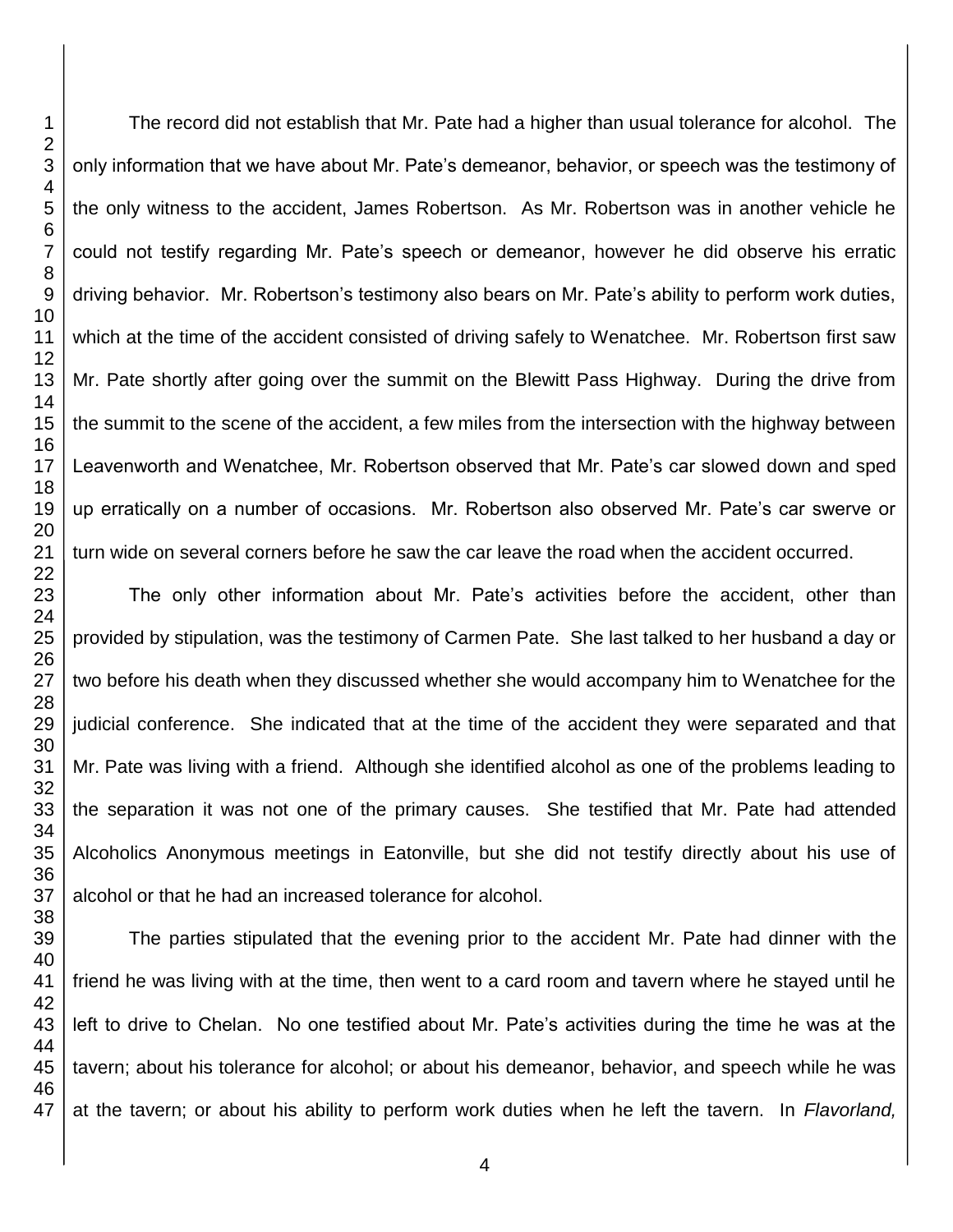*Kozeni, Prentice,* and *Thurlow* there was direct testimony about all of these topics. All of these claims were allowed except *Thurlow*, and in all of the claims direct testimony was provided about the deceased worker's tolerance for alcohol; demeanor, behavior and speech immediately prior to the accident; and about the worker's capability of performing their job duties. That type of testimony is not present in this record. What is available is the testimony of two expert witnesses who identified intoxication as the direct cause of Mr. Pate's accident. Dr. Gerald A. Rappe, a forensic pathologist who is the coroner and medical examiner for Chelan County, went to the scene of Mr. Pate's accident and then subsequently performed an autopsy. Following the autopsy Dr. Rappe received a report from the Washington State Toxicology Laboratory that identified a blood alcohol level of .19. When asked his opinion regarding the cause of the accident Dr. Rappe stated: My opinion has to be what I know about blood alcohol levels is that a blood alcohol level of .19 in my mind has to be the primary reason for the accident. . . . And given the fact that when I got there, the witnesses said this car was being driven in an erratic manner: We saw this car almost go off the road once before. And then we saw it happening. Rappe Dep. at 14. Eldon D. Chowning, a Washington State Patrol trooper, who has twenty years of experience with the State Patrol and extensive experience investigating automobile accidents, also testified on behalf of the employer. Trooper Chowning was the primary investigator of Mr. Pate's accident. He also reviewed all of the reports and interviews of others who investigated the accident. It was his opinion that : the collision occurred because Mr. Pate was under the influence of alcohol and in no condition to drive a motor vehicle. Chowning Dep. at 8.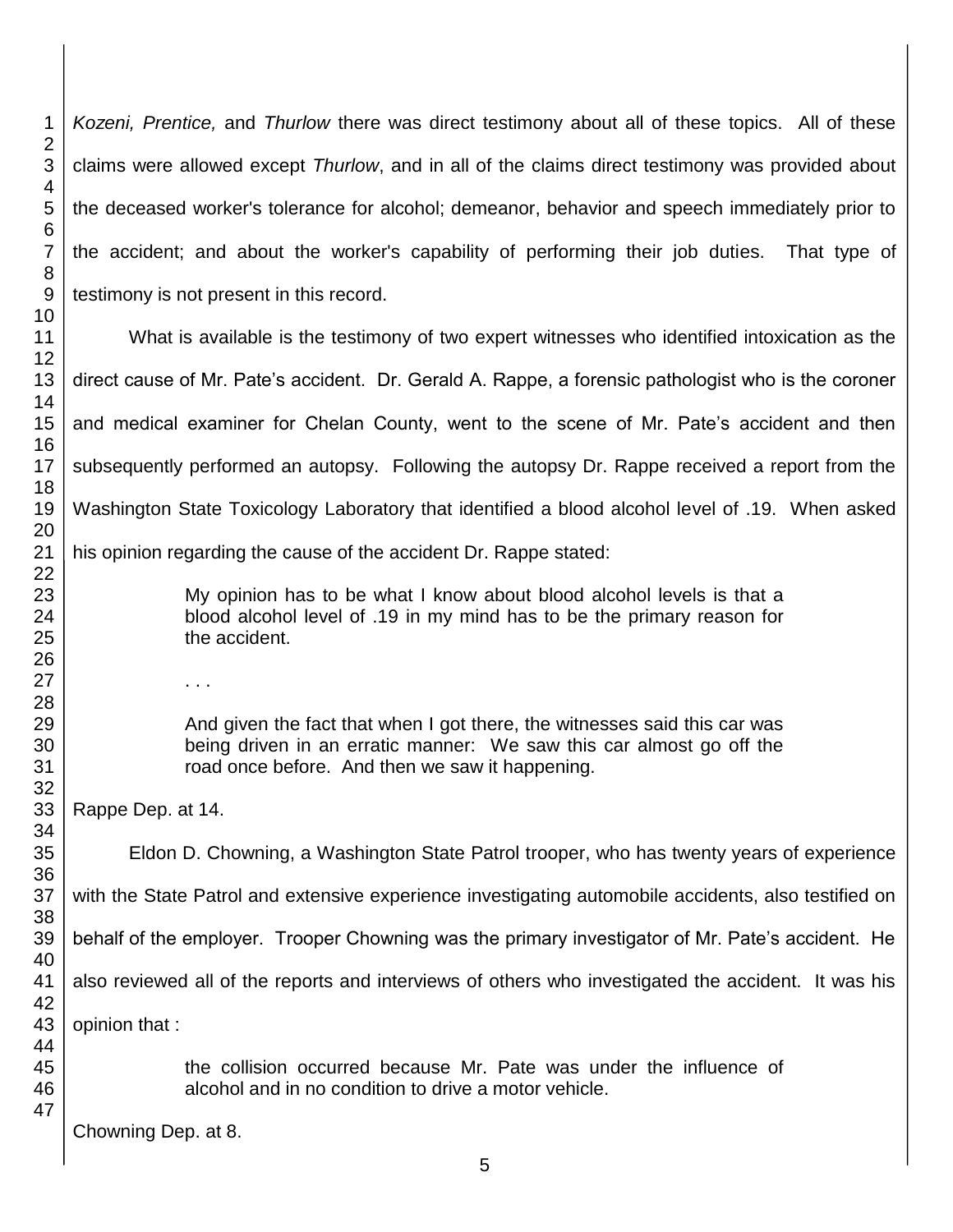There is no testimony in the record to contradict the opinions of Dr. Rappe and Trooper Chowning. Beyond their opinions we have only supposition and conjecture.

Linda Tollefson, the wife of a superior court judge attending the same judicial conference, went to the accident scene the Monday following the accident and took pictures that have been identified and admitted as Exhibits 1 through 5. The pictures show a number of skid marks on the pavement in the vicinity of the accident. These pictures were presented for the purpose of establishing the possibility that another vehicle was involved in Mr. Pate's accident. We do not believe this happened, as it is directly contradictory to testimony of Mr. Robertson and Sergeant McCunn. Sergeant McCunn, a trooper for thirty-two years and specially trained in accident investigation, was of the opinion that the skid marks identified by Ms. Tollefson in Exhibits 1 through 5 had nothing to do with Mr. Pate's accident. In addition, he shared Dr. Rappe and Trooper Chowning's opinions about the cause of the accident.

The self-insured employer has presented at least a prima facie case in support of its contention that Mr. Pate had abandoned the course of his employment by reason of intoxication. We are not particularly impressed by blood alcohol level standing alone, more significant is the testimony of Mr. Robertson and the absence of testimony establishing the factors that were convincing in securing the allowance of other claims that involved intoxicated workers. Mr. Pate's beneficiaries have not presented evidence that overcomes the prima facie case presented by Pierce County.

 After careful consideration of the Employer's Petition for Review, the Claimants Response To Employer's Petition for Review, the Proposed Decision and Order and the entire record we are convinced that the Department of Labor and Industries order allowing the claim is incorrect and should be reversed. The claim will be remanded to the Department of Labor and Industries with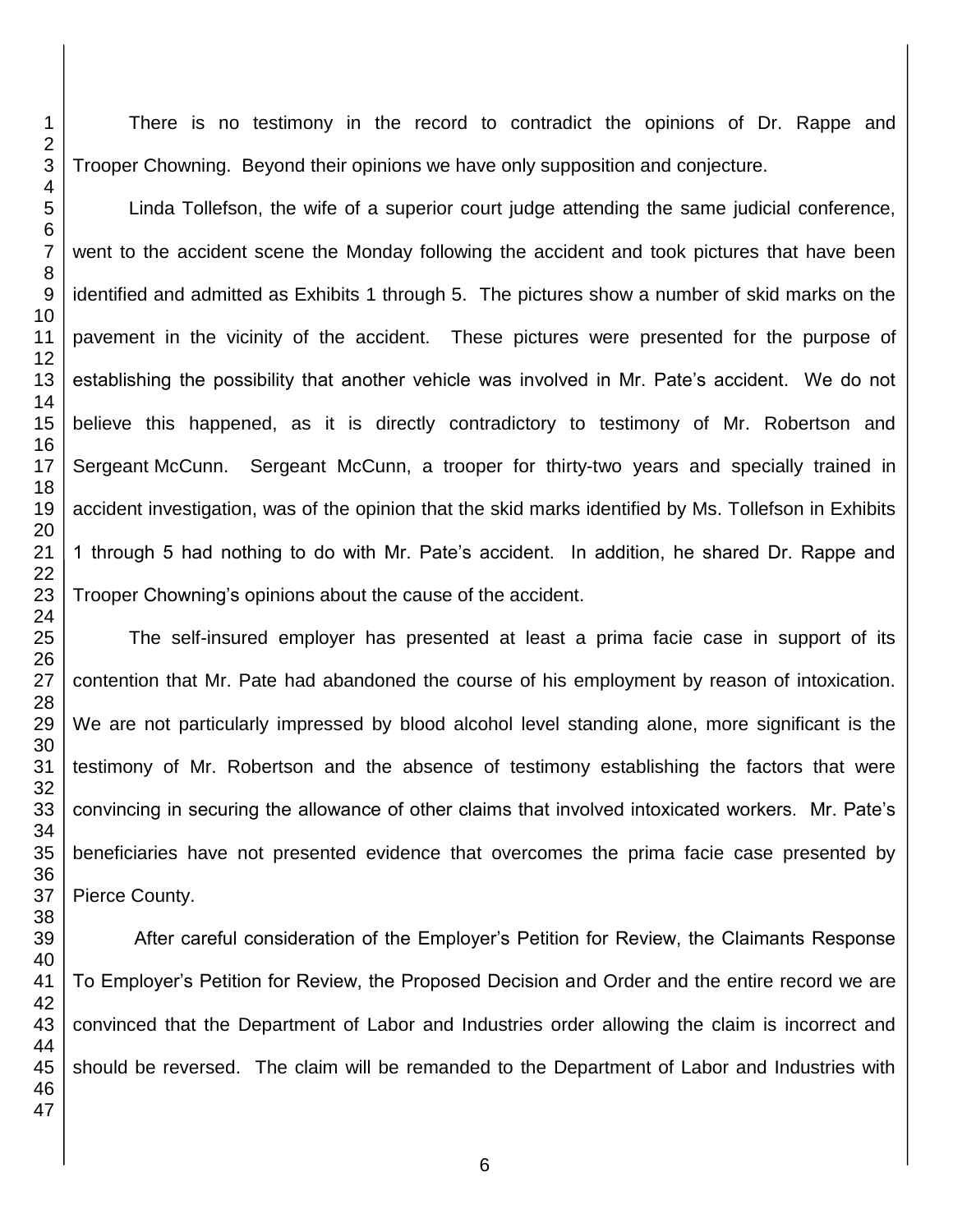directions to issue an order rejecting the claim for the reason that Michael Pate had abandoned his

employment.

# **FINDINGS OF FACT**

- 1. On September 11, 1996, the Department of Labor and Industries received an application for benefits filed on behalf of the claimant and surviving spouse, Michael K. Pate and Carmen Pate, respectively, alleging that the claimant, Michael K. Pate, died in a fatal motor vehicle accident during the course of his employment with Pierce County. On February 28, 1997, the Department issued an order correcting and superseding the provisions of a prior Department order dated February 21, 1997; holding that the claimant sustained an injury during the course of employment resulting in his death on September 8, 1996; approving the claim filed by the surviving spouse, Carmen Pate; and approving the payment of benefits provided under the industrial insurance laws. On March 17, 1997, the Board of Industrial Insurance Appeals received a Notice of Appeal filed on behalf of the self-insured employer, Pierce County.
- 2. On September 8, 1996, shortly after 3 a.m., Michael K. Pate died as the result of a single car accident while he was driving east on the Blewitt Pass Highway to attend a judicial conference in Chelan, Washington.
- 3. As part of his work as a Pierce County District Court Commissioner, Michael K. Pate was required to attend the judicial conference in Chelan, Washington, and was permitted to use his own vehicle to travel to the location.
- 4. When the accident occurred on September 8, 1996, Michael K. Pate was on the most direct and appropriate route to travel from Tacoma to Chelan, Washington.
- 5. Michael K. Pate left a tavern in Tacoma late in the evening of September 7, 1996, or in the early morning hours of September 8, 1996, to drive to Chelan, Washington, by way of the Blewitt Pass Highway, and at the time of his death his blood alcohol level was .19.
- 6. Because of alcohol intoxication, Michael K. Pate was unable to successfully control his vehicle in a manner sufficient to complete the trip to the judicial conference in Chelan, his only job duty at that time.
- 7. That at the time of the accident on September 8, 1996, Michael K. Pate had abandoned his employment as a Pierce County District Court Commissioner by reason of intoxication.